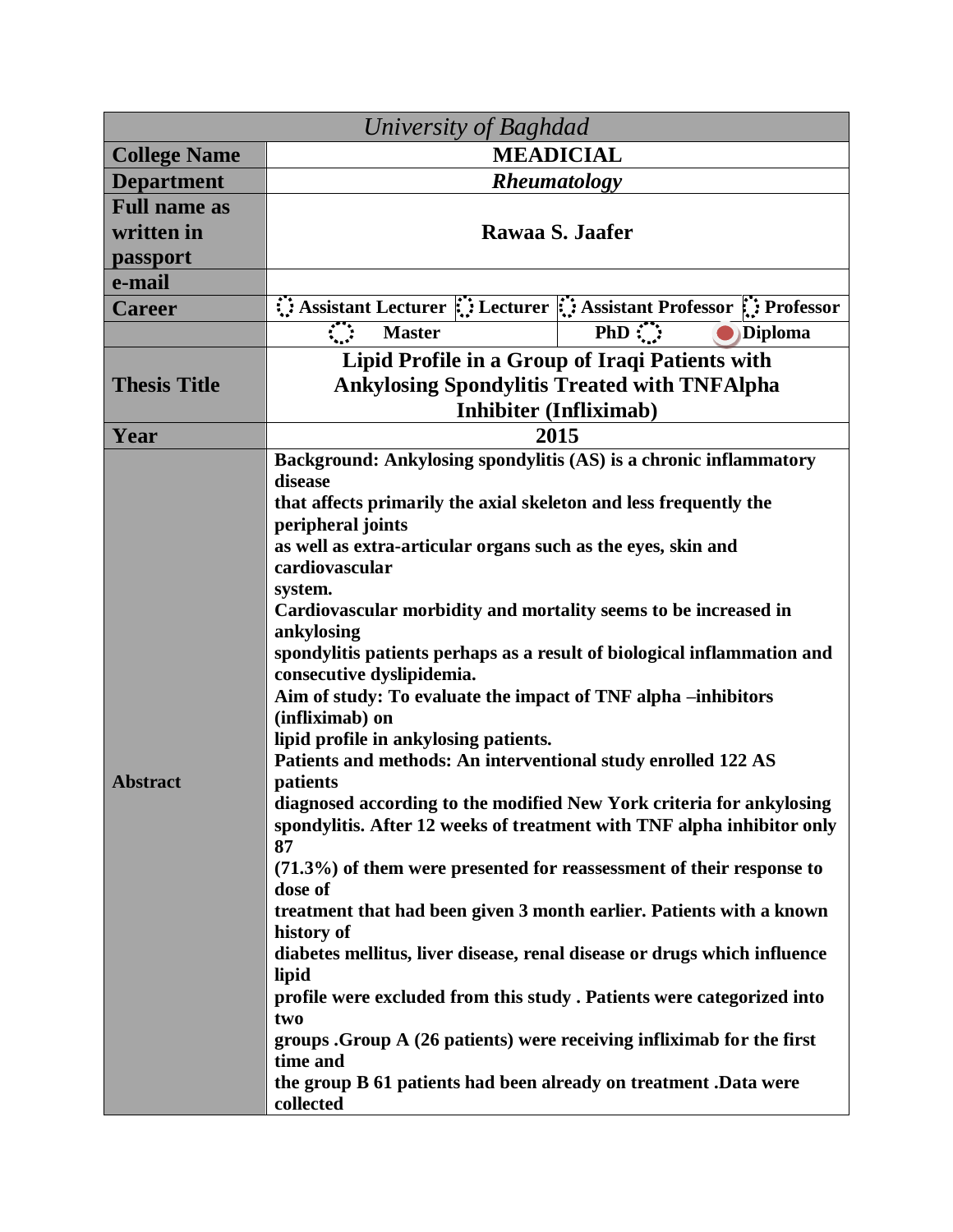| including age, gender, disease duration and body mass index (BMI).<br>In                  |
|-------------------------------------------------------------------------------------------|
| addition, Bath ankylosing spondylitis disease activity index (BASDAI),<br><b>Bath</b>     |
| ankylosing spondylitis functional index (BASFI), erythrocyte                              |
| sedimentation rate<br>(ESR), total cholesterol, LDL-cholesterol, HDL-cholesterol and      |
| triglyceride                                                                              |
| were assessed at baseline and after 12 weeks.                                             |
| Results: Regarding the group A the results revealed that there is no<br>significant       |
| change in BASFI while BASDAI had significantly been decreased                             |
| $(5.3 \pm 2.2 \text{ vs }$                                                                |
| 4.6 $\pm$ 1.3; p=0.019).                                                                  |
| Also the result showed no significant change in the level of LDL and                      |
| Triglyceride (TG) after three months of treatment{LDL 119.0±44.57                         |
| <b>VS</b><br>115.6±32.4; P=0.447}, {TG 140 (40-450) VS 155(35-280); P=0.509}.             |
| Regarding cholesterol and High density lipoprotein HDL the result                         |
| shows that                                                                                |
| their level was significantly increased { cholesterol 173.3±44.8 vs                       |
| $203.2 \pm 55.0$ ;                                                                        |
| VI<br>p=0.001}, {HDL 41.3±9.2 VS 45.3±10.5 P=0.015} while their                           |
| atherogenic                                                                               |
| index increased non significantly $\{4.4\pm1.6 \text{ vs } 4.7\pm1.5 \text{ ;p=0.167}\}.$ |
| In group B there was no significant change in the level of cholesterol,                   |
| HDL,                                                                                      |
| LDL and Triglyceride . Also there is no significant decrease in<br><b>BASDAI</b> and      |
| <b>BASFI</b> between the two readings.                                                    |
| In comparing the level of lipid profile in ankylosing patients before                     |
| taking anti                                                                               |
| $TNF\alpha$ drugs and those who were taking infliximab for a while (more                  |
| than five<br>doses) there was no difference in the parameters of lipid profile. Only      |
| in disease                                                                                |
| activity parameters BASDAI and BASFI there was significant                                |
| difference as                                                                             |
| they were lower among patients who were already on treatment                              |
| $(p=0.021$ and                                                                            |
| p=0.049) respectively.<br>Conclusion: Short term TNFa inhibitor treatment in AS was       |
| associated with an                                                                        |
| improvement in disease activity and increase in both cholesterol and                      |
| <b>HDL</b>                                                                                |